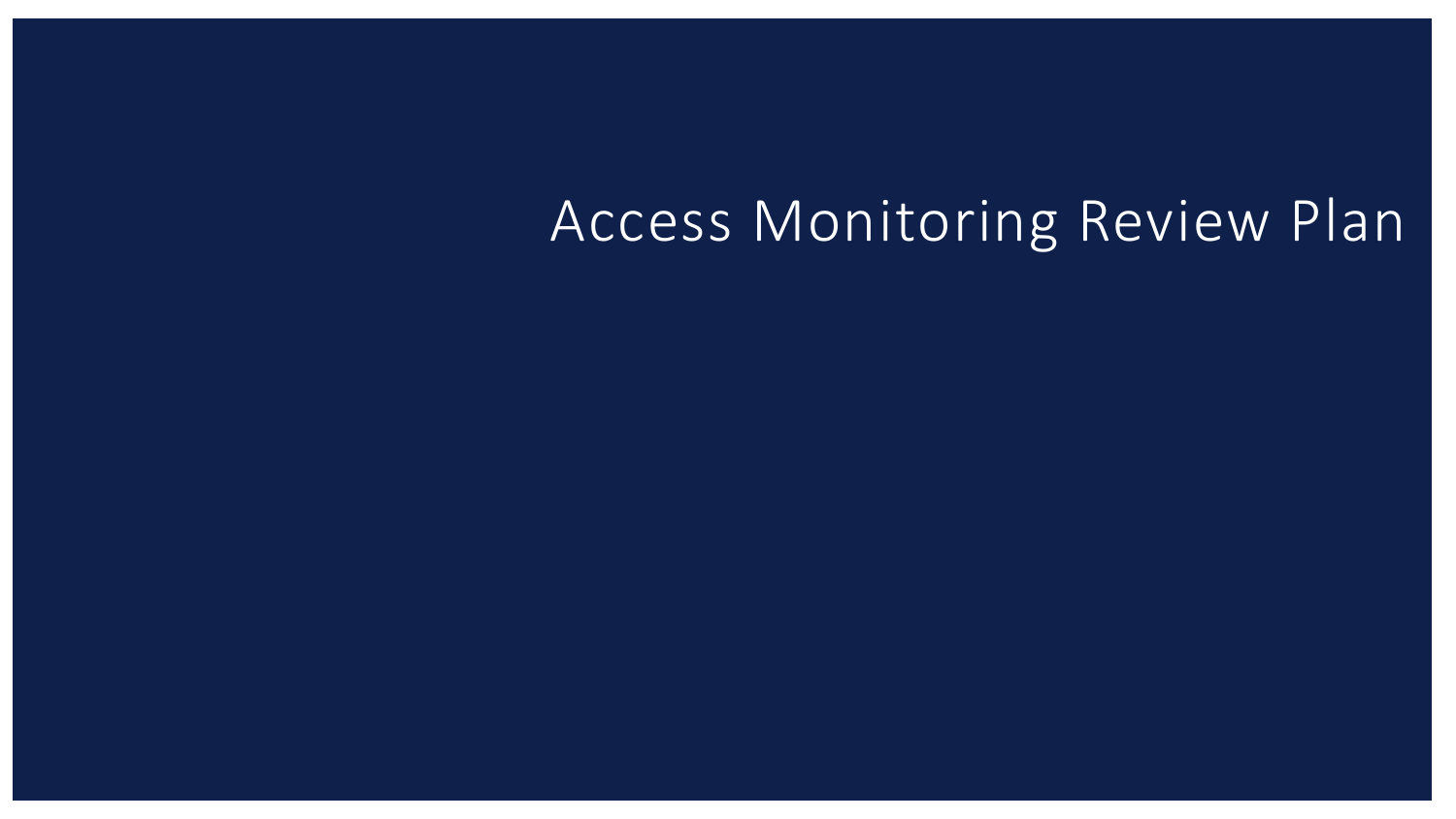## Background

- Section 1902(a)(30)(A) of the Social Security Act requires states to assure that Medicaid payments are consistent with efficiency, economy, and quality of care and sufficient to enlist enough providers so that care and services are available to at least the extent that care and services are available to the general population in the same geographic area.
- CMS released a final rule in 2015 requiring all states to develop an Access Monitoring Review Plan in 2016 and update plans every 3 years. This plan is an update to the one first published in 2016.
- **The federal regulations require states to analyze access to care through data and information from** recipients and providers. In accordance with 42 CFR 447.203, South Dakota will review access to care for:
	- Primary care services including Federally Qualified Health Centers, Rural Health Clinics and Physician and Dental Services.
	- **Physician specialist services**
	- **Behavioral health services**
	- **Pre- and post-natal obstetric services, including labor and delivery**
	- **Home health services**
- CMS has indicated to states that they are in the process of revising this rule again and anticipates that new regulations will be published soon.

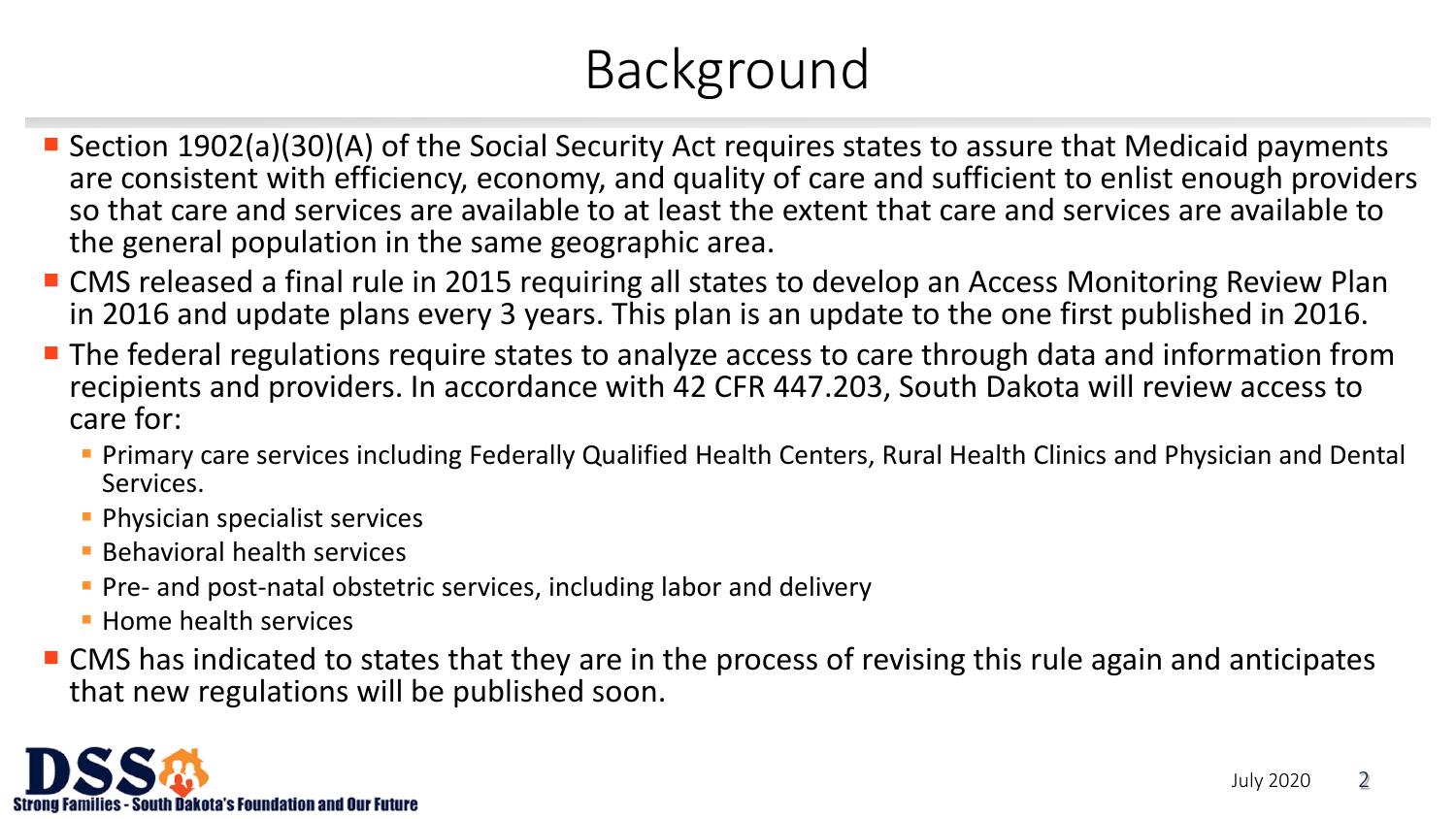## Sections of the Plan

#### ■Background

- Geographic Characteristics of South Dakota
- Medicaid Recipient Characteristics and Access
- **Provider Participation**
- Medicaid Reimbursement
- Summary of Findings



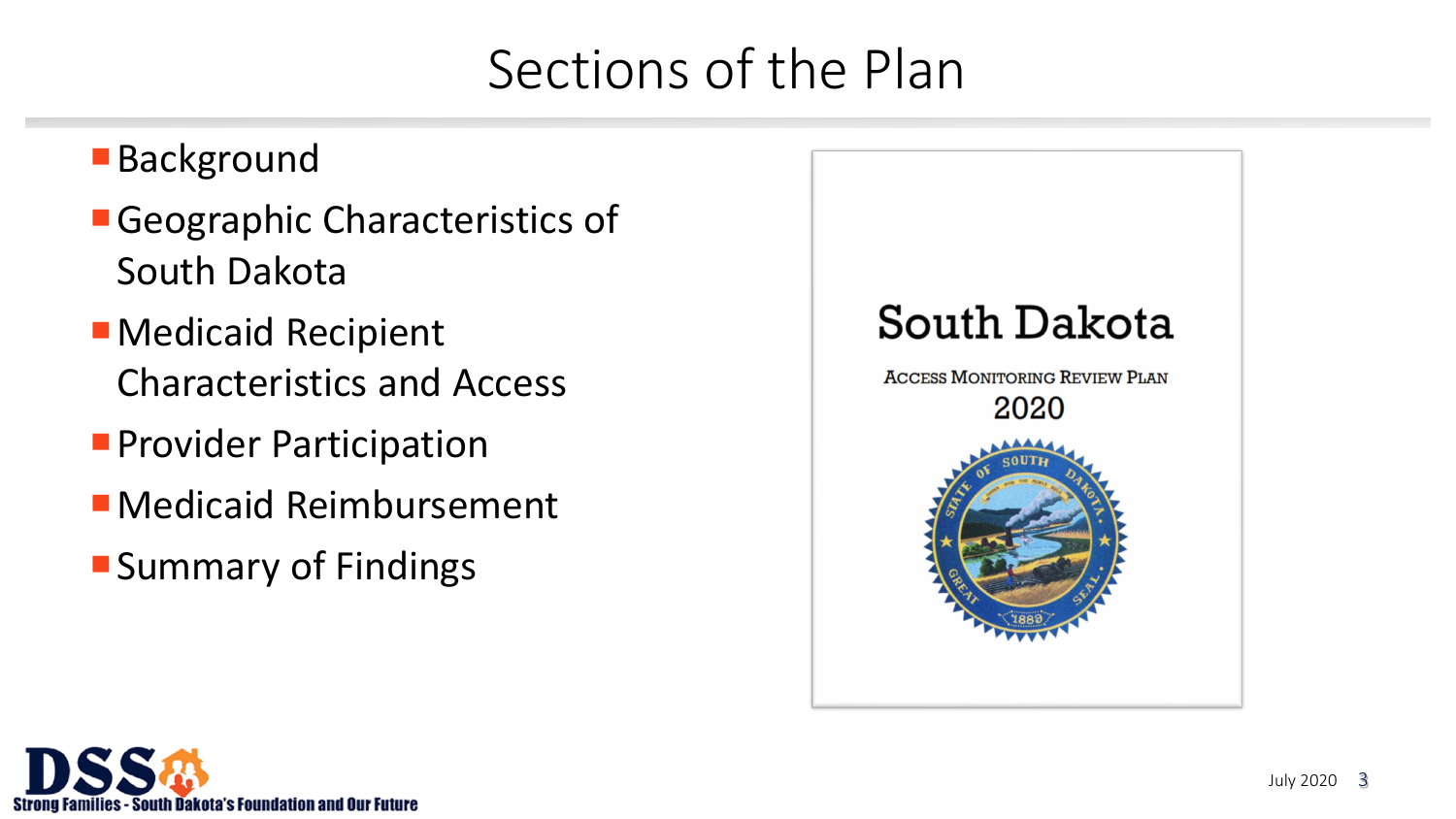## Geographic Characteristics

#### **The plan highlights:**

- **South Dakota's designation as a Frontier** state and rural population base.
	- Over half of South Dakotans live in a county classified as rural or frontier.
	- Of the 311 incorporated towns and cities in South Dakota, only 27 have populations larger than 2,500.
- **The nine federally recognized tribes and** reservations in South Dakota that are predominantly served by Indian Health Service.
- **South Dakota's medically underserved** and health professional shortage areas.
	- All of part of 51 of South Dakota's 66 counties are classified as medically underserved.



#### SOUTH DAKOTA MEDICALLY UNDERSERVED AREAS/POPULATIONS **July 2019**

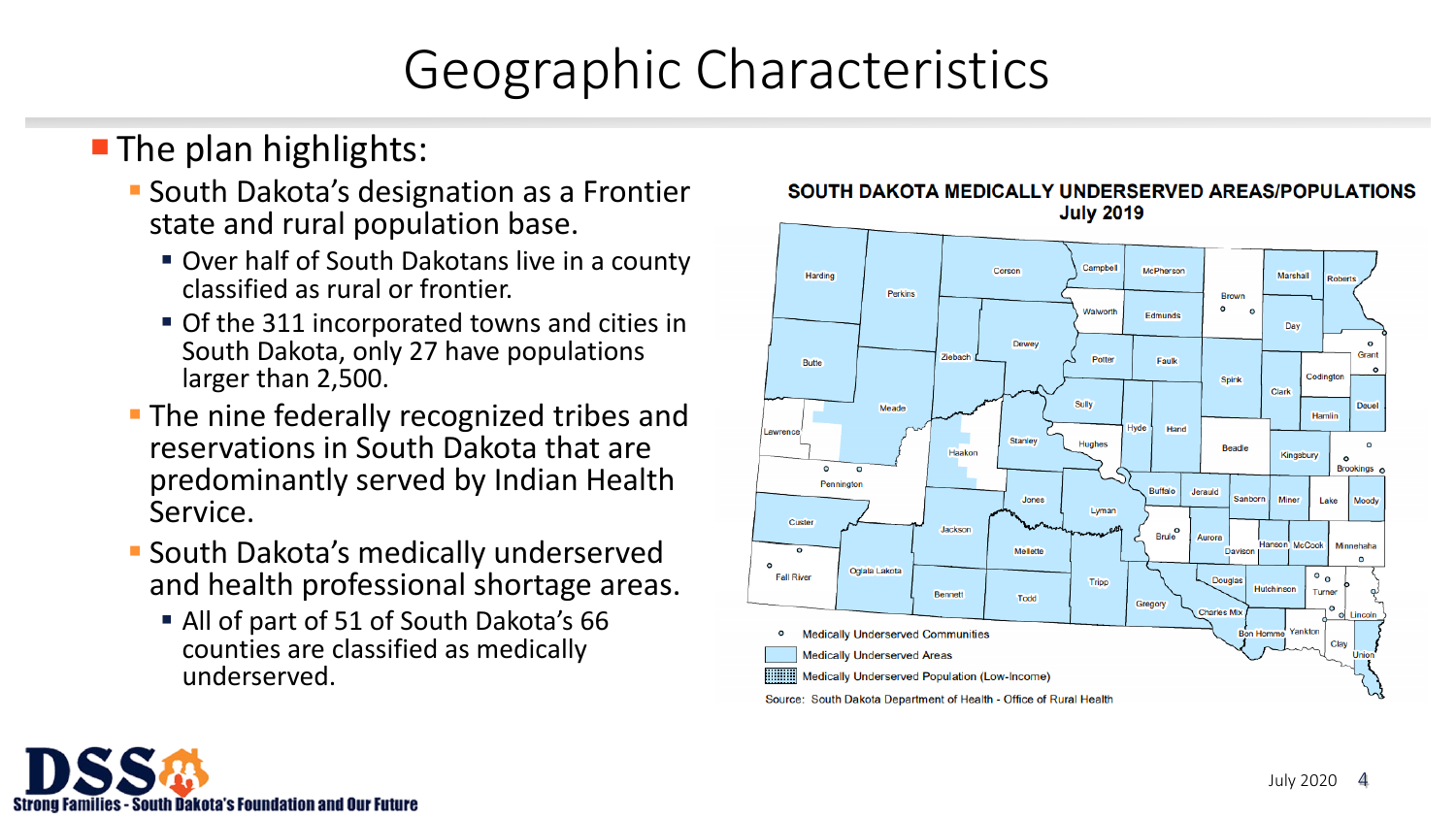## Medicaid Recipient Characteristics and Access

#### **The plan describes:**

- Current and historic eligibility trends.
	- **South Dakota's Medicaid program is** predominantly children (70%).
- **Recipient calls made to the DSS** Constituent Liaison and Medicaid.
	- The majority of calls are related to coverage questions.
- Consumer Assessment of Healthcare Providers (CAHPs) Survey questions regarding access to care.
- **Primary Care Provider (PCP) and** Health Homes Program.
- **Telehealth Coverage**



| In the last 6 months, when your child<br>needed care right away, how often did your<br>child get care as soon as he or she<br>needed?                                                                            | National 91%                                |
|------------------------------------------------------------------------------------------------------------------------------------------------------------------------------------------------------------------|---------------------------------------------|
|                                                                                                                                                                                                                  | South Dakota 95%                            |
|                                                                                                                                                                                                                  |                                             |
| In the last 6 months, when you made an<br>appoitnment for a check-up or routine care<br>for your child at a doctor's office or clininc,<br>how often did you get an appointment as<br>soon as your child needed? | National 88%                                |
|                                                                                                                                                                                                                  | South Dakota 90%                            |
|                                                                                                                                                                                                                  |                                             |
| In the Last 6 months, how often was it easy<br>to get the care, tests, or treatment your child<br>needed?                                                                                                        | National 90%                                |
|                                                                                                                                                                                                                  | South Dakota 86%                            |
|                                                                                                                                                                                                                  |                                             |
| In the last 6 months, how often did you get<br>an appointment for your child to see a<br>specialist as you needed?                                                                                               | <b>National 80%</b>                         |
|                                                                                                                                                                                                                  | South Dakota 77%                            |
|                                                                                                                                                                                                                  |                                             |
|                                                                                                                                                                                                                  | 0% 10% 20% 30% 40% 50% 60% 70% 80% 90% 100% |

**2019 CAHPS Survey**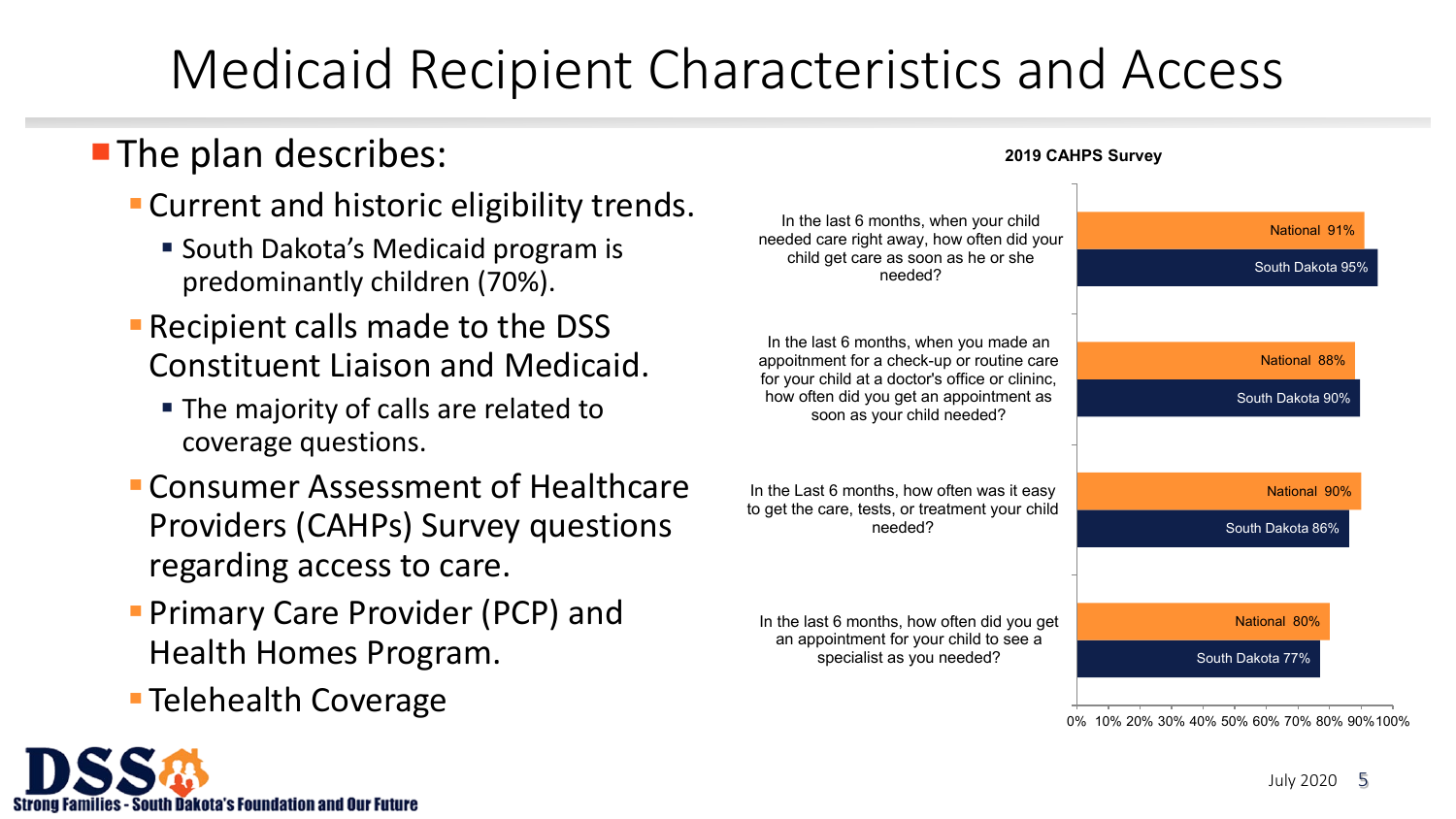## Provider Participation

- **South Dakota has high rates of provider** participation in the Medicaid program. High rates of provider participation support access to healthcare.
- **South Dakota monitors access by** matching enrolled NPIs to data from South Dakota licensing boards.
- While South Dakota Medicaid is able to measure the percent of participating providers to evaluate and monitor access, data is limited relative to the payer mix for participating providers and the percentage of Medicaid patients in a provider's caseload.
- **In SFY 2019, South Dakota Medicaid** had participation from approximately:
	- **100% of all acute care hospitals**
	- 98% of all Rural Health Clinics
	- **93% of all Federally Qualified Health Centers**
	- 99% of retail pharmacies
	- **99% of all nursing homes**
	- **100% of all community mental health** centers
	- **79% of all home health agencies**
	- 71% of all dentists
	- 63% of all physicians

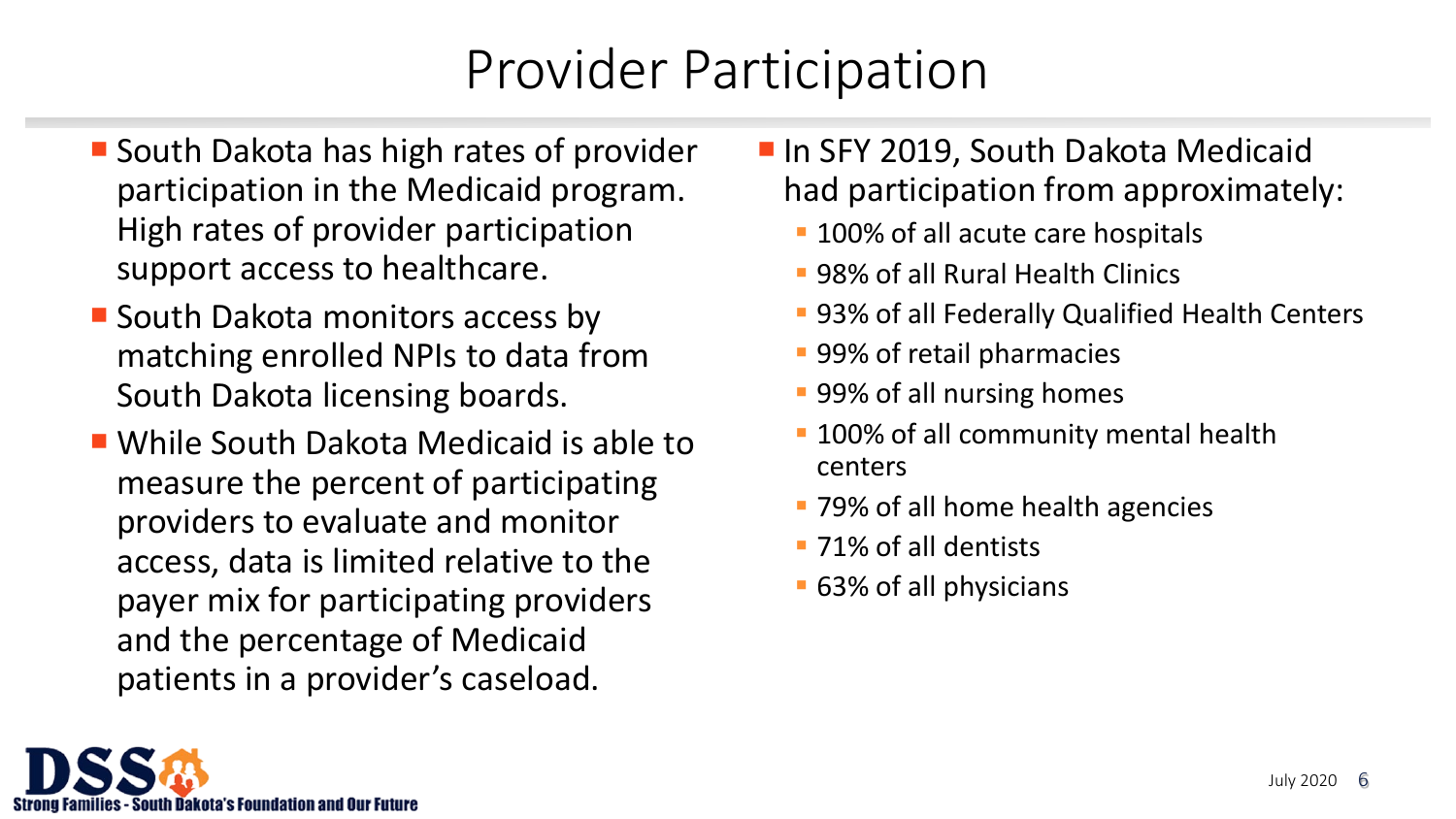## Medicaid Reimbursement

#### **Rate Setting**

- Medicaid rates are set utilizing two primary sources; Medicare or other commercial health plans and cost reports submitted by providers.
- Medicaid also must monitor rates in relation to the federal upper payment limit (UPL). Calculations are submitted to CMS each year.

#### **Rates Set Using Other Payer's Data Rates Set Using Cost Reports**

- Clinics/Independent Practitioners
	- Physicians, CNP/PA
	- Optometrists, Chiropractors, Dentists
	- Durable Medical Equipment and Ambulance Services
- Pharmacies
- Hospitals

- Nursing Homes
- **Community Based Providers**
- Assisted Living
- Behavioral Health
- Home and Community Based Waiver Services (HCBS)

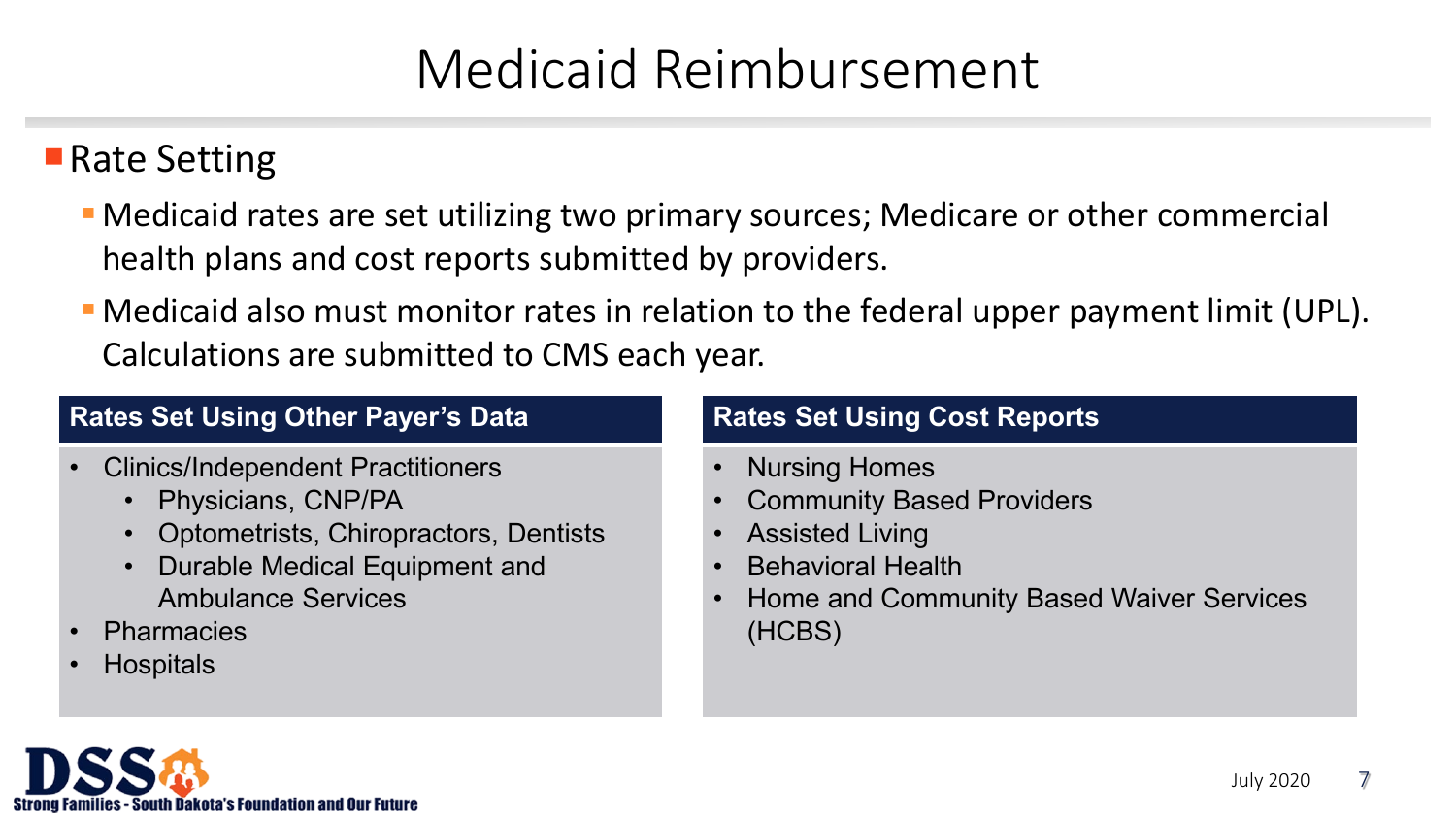## Medicaid Reimbursement

#### ■ South Dakota Medicaid Rate Comparison

**The table below shows SFY19 Medicaid reimbursement as a percentage of Medicare rates or provider's** billed charges where Medicare rate data is not available:

| <b>REIMBURSEMENT COMPARISON</b>                |                                                |
|------------------------------------------------|------------------------------------------------|
| <b>Service</b>                                 | % Comparison                                   |
| <b>Primary Care</b>                            | 76% of Medicare                                |
| <b>Physician Specialist Services including</b> | 75.8% of Medicare                              |
| <b>Obstetric Services</b>                      |                                                |
| <b>Behavioral Health Services</b>              | 78% of Medicare                                |
| Home Health Services (HCBS in home &           | 98.9% of billed charges by South Dakota        |
| <b>State Plan services)</b>                    | <b>Providers</b>                               |
| <b>Dental Services</b>                         | 54% of billed charges by South Dakota Dentists |
| <b>FQHC</b>                                    | 95% of Medicare                                |

**Provider Engagement and Transparency** 

 Rate methodologies are developed in collaboration with providers and provider associations or groups. Payment methodologies require updates to the Medicaid State Plan and are communicated in listservs and public notice processes.

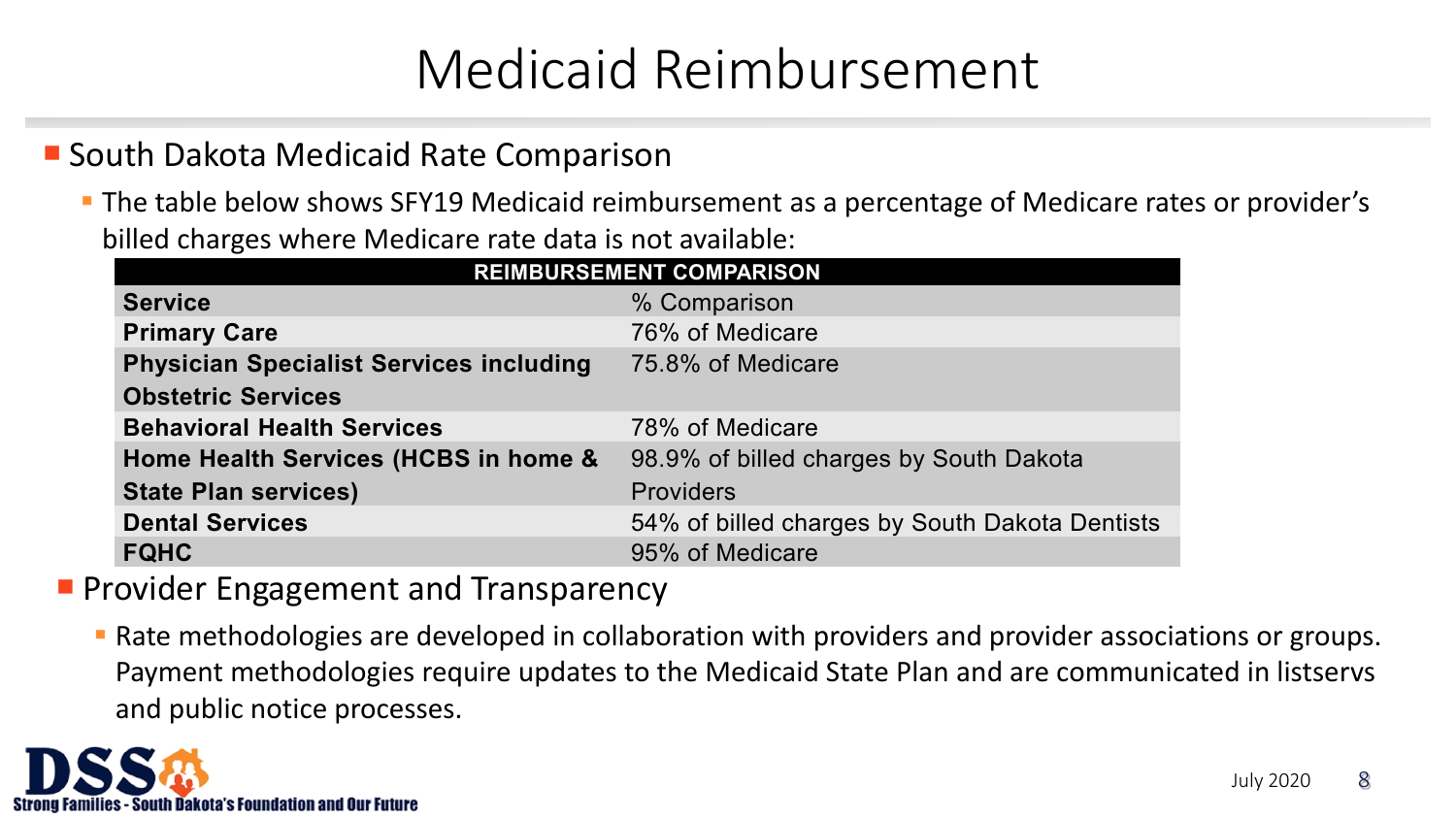# Summary of Findings

- High rates of provider participation in South Dakota support robust access to care for Medicaid recipients.
- Recipient data from South Dakota's annual CAHPS survey show that South Dakota Medicaid recipients have access to care when and where they need it and that access in South Dakota exceeds national averages for access to care in some areas.
- South Dakota concludes that South Dakota Medicaid recipients have adequate access to health care that is similar to the general population in South Dakota for primary care, physician specialist, maternity, behavioral health, home health and dental services.
	- **K** Known dental access issue regarding services requiring hospital-based anesthesia in the Black Hills area. This issue is being addressed in collaboration with providers in the area.